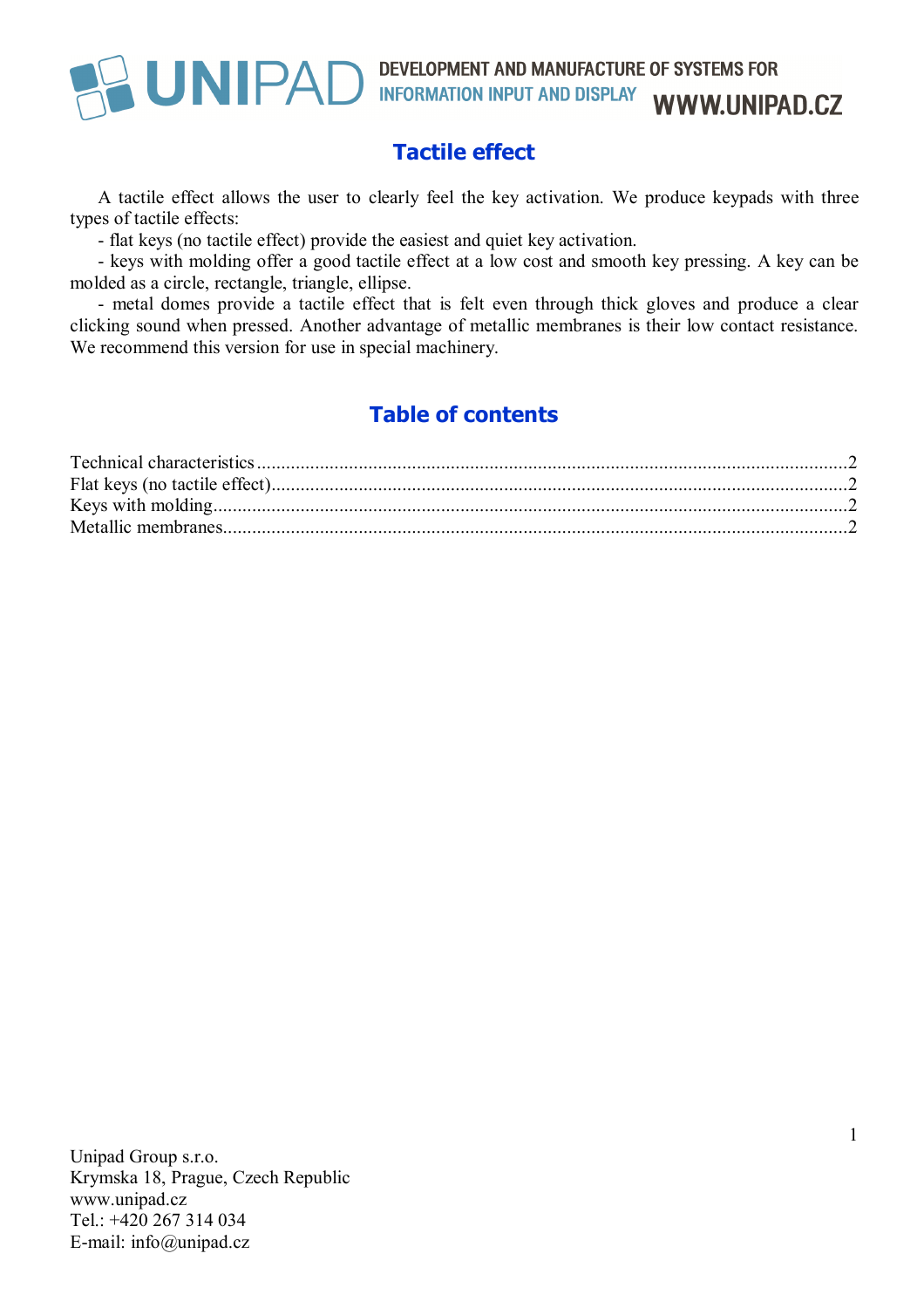

## UNIPAD DEVELOPMENT AND MANUFACTURE OF SYSTEMS FOR INFORMATION INPUT AND DISPLAY WWW.UNIPAD.CZ

## **Technical characteristics**

Basic characteristics of keypads with different types of tactile effect are described in the table below.

| Parameter                         | No tactile effect | Keys with<br>molding | Metallic<br>membranes      |
|-----------------------------------|-------------------|----------------------|----------------------------|
| Key pressing<br>force, g          | 150-200           | 250-500              | 250-600                    |
| Key stroke, mm                    | 0,2               | $0, 5 - 0, 8$        | $0, 5 - 1, 0$              |
| Number of key<br>activations, mln | 1,5               | 1,0                  | 1,0                        |
| Contact<br>resistance, Ohm        | $10 - 40$         | 10-40                | $\leq 10$ ( $\leq 0,1^*$ ) |

\* membranes with gilding

### **Flat keys (no tactile effect)**

No tactile effect is felt when a key is being pressed. The small key stroke provides high reliability and durability. We recommend using another type of key pressing indication (e g. with a sound signal).

### **Keys with molding**

Tactile effect is created by the polyester film elasticity. The usual key shape is round. The standard diameter is from 9 to 15 mm (if the diameter is reduced, the keystroke becomes harder). We recommend the molding size of 10-12 mm. Molding can also have an irregular shape according to the key type (rectangular, triangular, elliptical).

Key pressing the relatively soft, smooth.

### **Metal domes**

Keypads with metal domes offer clearly perceived tactile effect with a click when a key pressed. Key pressing is felt even through thick gloves. Such metal domes provide lower contact resistance of the keys. Metal domes are, in many cases, the best option for special machinery products.

There are several types of metal domes. The table below offers a comparative description of the characteristics of different metal domes types.

Unipad Group s.r.o. Krymska 18, Prague, Czech Republic www.unipad.cz Tel.: +420 267 314 034 E-mail: info@unipad.cz